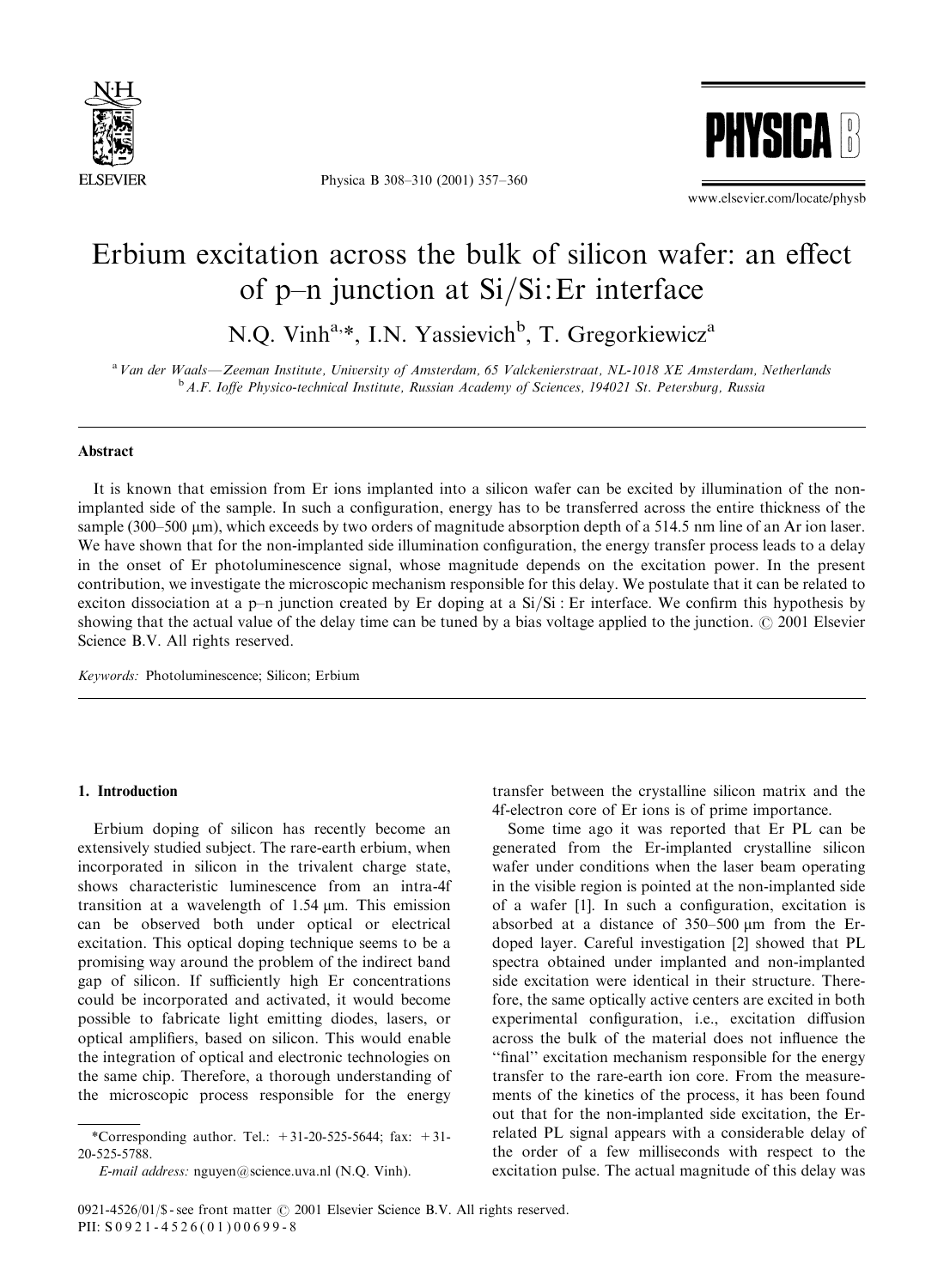found to depend on the laser power. While the appearance of Er-related PL upon the backside illumination is normally attributed to long-range exciton diffusion, the observed long delay time was inconsistent with that model. Taking into account the appropriate material parameters, i.e., exciton life time and diffusion constant, a delay of a few microseconds can be expected, clearly at variance with the experiment.

In the current contribution, we explore the exciton dissociation at a p–n junction at  $Si/Si : Er$  interface as a possible mechanism responsible for the observed delay. We report that the actual value of the delay time can be changed by bias voltage applied to the junction.

#### 2. Experimental

The experimental configuration used in this study is illustrated in Fig. 1. It allowed for an easy change between excitation of either the implanted side or the backside of the sample, while a DC voltage  $(-10)$  to  $+10$  V) could be applied by electrical contacts on both surfaces. In both excitation modes, PL was collected from the Er-implanted side. The experiments were performed in a closed cycle cryostat in the temperature range between  $T \approx 15$  and 150 K. An on–off modulated (25 Hz) argon laser operating at  $\lambda = 514.5$  nm was used as an excitation source. The emerging PL signal was monitored with a high-sensitivity germanium detector (Edinburgh Instruments).

The investigation was conducted for a low-energy (300 keV,  $3 \times 10^{12}$  cm<sup>-2</sup> dose) Er-implanted oxygen-rich p-type (B-doped) Cz-Si wafer of approximately 350  $\mu$ m thickness. The sample was also co-implanted with oxygen (40 keV,  $3 \times 10^{13}$  cm<sup>-2</sup> dose) and annealed at  $900^{\circ}$ C in a nitrogen atmosphere for 30 min.



Fig. 1. Experiment allowing for excitation either of surface of the sample or electrical bias. Photoluminescence is detected from the Er-implanted side of the sample.

#### 3. Results and discussion

For the sample used in the investigations, a strong PL spectrum was observed under different excitation conditions. Fig. 2 compares PL spectra obtained with and without electrical bias. As can be seen, spectral structure is not influenced by the bias and conclude that the same Er-related optical centers are activated under conditions of different electrical bias, as used in the present study.

We will first consider the case of excitation by a green laser pointed at the wafer side opposite to the Erimplanted layer. In this case, the relevant parameters are as follows: photon energy  $hv = 2.4$  eV, absorption coefficient  $\alpha = 10^4$  cm<sup>-1</sup>, and pumping intensity  $I =$  $3 \times 10^{16}$  cm<sup>-2</sup> s<sup>-1</sup>. To analyze the exciton diffusion at distance s, we should solve the diffusion equation with a source of excitons near the surface  $(x = 0)$ 

$$
\frac{\partial N_{\text{ex}}}{\partial t} = D \frac{\partial^2 N_{\text{ex}}}{\partial x^2} - \frac{N_{\text{ex}}}{\tau_{\text{ex}}} + \alpha I g(t) \text{exp}(-\alpha x) \tag{1}
$$

for a continuous pumping

$$
\frac{\partial N_{\text{ex}}}{\partial x} = 0 \quad \text{at } x = 0. \tag{2}
$$

From this, we can get the exciton density flux  $j_{\text{ex}}(x, t) = -D\partial N_{\text{ex}}/\partial x$  at  $x = s \ge \alpha^{-1}$  [3,4]:

$$
j_{\text{ex}}(s,t) = \frac{I}{\sqrt{\pi}} \int_0^{t/\Delta t} dz \frac{1}{z^{3/2}} \exp\left[-\left(\frac{1}{z} + \frac{s^2}{4L^2} z\right)\right].
$$
 (3)

Here  $N_{\rm ex}$ , D, and  $\tau_{\rm ex}$  are the exciton concentration, diffusion coefficient, and the exciton lifetime, respectively. We introduce parameter  $\Delta t = s^2/4D$  and the diffusion length of the excitons  $L = \sqrt{D \tau_{\text{ex}}}.$  The parameter  $\Delta t$  determines the diffusion-related time delay, i.e., the time necessary for an exciton to arrive at distance s due to diffusion. For a reasonable parameter value of  $D = 90 \text{ cm}^2 \text{ s}^{-1}$  [5], the time delay  $\Delta t = s^2/4D$  due to diffusion for the distance of



Fig. 2. PL spectra obtained for non-implanted side excitation with and without electrical bias.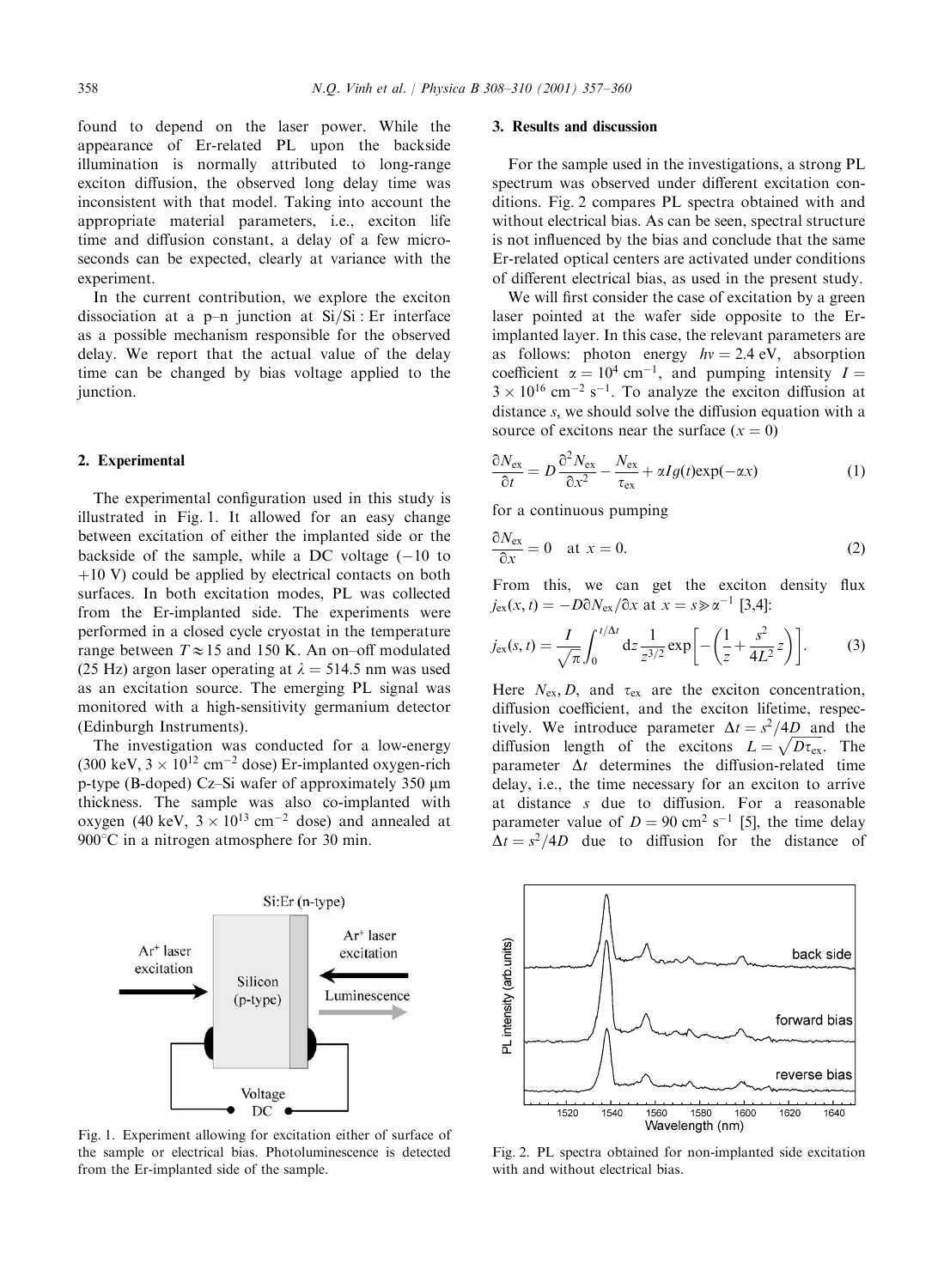$s \approx 350$  µm is about 3.5 µs, which is two order of magnitude faster than observed in the experiment.

Having excluded exciton diffusion across the silicon wafer as a possible reason for the long delay time observed in appearance of PL signal, we will now consider change accumulation at  $Si/Si$ : Er interface as an alternative mechanism. Indeed, it is generally accepted [6] that erbium implantation into oxygen-rich silicon leads to the formation of donor centers with ionization energies in the 0.1–0:25 eV range and concentration comparable to that of Er ions. Since the sample under investigation was prepared from p-type Si  $([B] = 10^{15}$  cm<sup>-3</sup>) and the Er concentration in the implanted layer is  $\sim 10^{18}$  cm<sup>-3</sup>, a p–n junction should occur in equilibrium at the boundary with the Erimplanted layer. The excitons arriving at the p–n junction will therefore experience the electric field related to the depletion layer formation. In this field, whose value can reach  $10^4$  V/cm, the exciton will be divided into electrons and holes. These will gradually accumulate at a junction lowering the potential. Excitons will start to appear in the Er-doped layer and excite Er only after the depletion region has been removed due to charge compensation. We can expect that this effect can be influenced by biasing the junction. As illustrated in Fig. 3, the actual delay time can indeed be reduced under the forward bias condition, the effect being very similar to the earlier reported delay reduction upon increase of excitation density [2]. Fig. 4 shows in detail how the experimentally measured delay time can be turned by the electrical bias applied to the junction. For the purpose of this experiment, contacts were made with silver paste on the opposing faces of the sample, which was then placed in the low-temperature experimental set-up allowing for measurements in the two illumination configurations. In addition, DC voltage from a stabilized power supply could now be applied,



Fig. 3. Time development of the Er-related PL signal under non-implanted side excitation with electrical bias. The laser pulse is also shown.

providing electric field across the thickness of the sample. Prior to the PL experiment, we measured the low-temperature  $I-V$  characteristics of the sample. The result, also depicted in Fig. 4, confirms that Er implantation into a p-type silicon substrate results in p–n junction formation. We then proceeded to investigate the PL signal delay time in the backside illumination configuration and under the applied bias. While the Er-related PL spectrum did not change (see Fig. 2), the kinetics of the signal were clearly influenced by the bias. As can be seen, under conditions of reverse bias the delay time can be increased as the depletion region increases; the delay time can be brought down to zero under forward bias. Following our interpretation, the applied forward bias reduces the depletion region to a level at which excitons diffusing towards the Er-implanted layer are no longer destroyed.

In order to evaluate quantitatively if the junction effect can account for the observed delay, we have to estimate the time necessary to compensate the change in the depleted region. The width of the depletion region is controlled by boron doping, and at low temperatures is given by

$$
W \cong \sqrt{\frac{\varepsilon (E_{\rm g} - (E_{\rm D} + E_{\rm B})/2)}{2\pi e^2 N_{\rm B}}},\tag{4}
$$

where  $E<sub>g</sub>$  is the energy gap,  $E<sub>D</sub>$  and  $E<sub>B</sub>$  are the binding energies of the Er-related donors and boron acceptors, respectively, e is the electron charge, and  $\varepsilon$  is the dielectric constant of silicon. The calculated depletion region of about 1 µm is situated predominantly in the ptype layer. The negative charge  $(-N_BW)$  is accumulated in the depletion region of the p-type layer, and the same positive charge  $(+N_{\rm D}W_{\rm D} = N_{\rm B}W)$  is in the n-type layer.



Fig. 4. Delay time of the Er PL observed for non-implanted side excitation as a function of electrical bias, and  $I-V$ characteristics of the (p-type) sample used in the experiment.